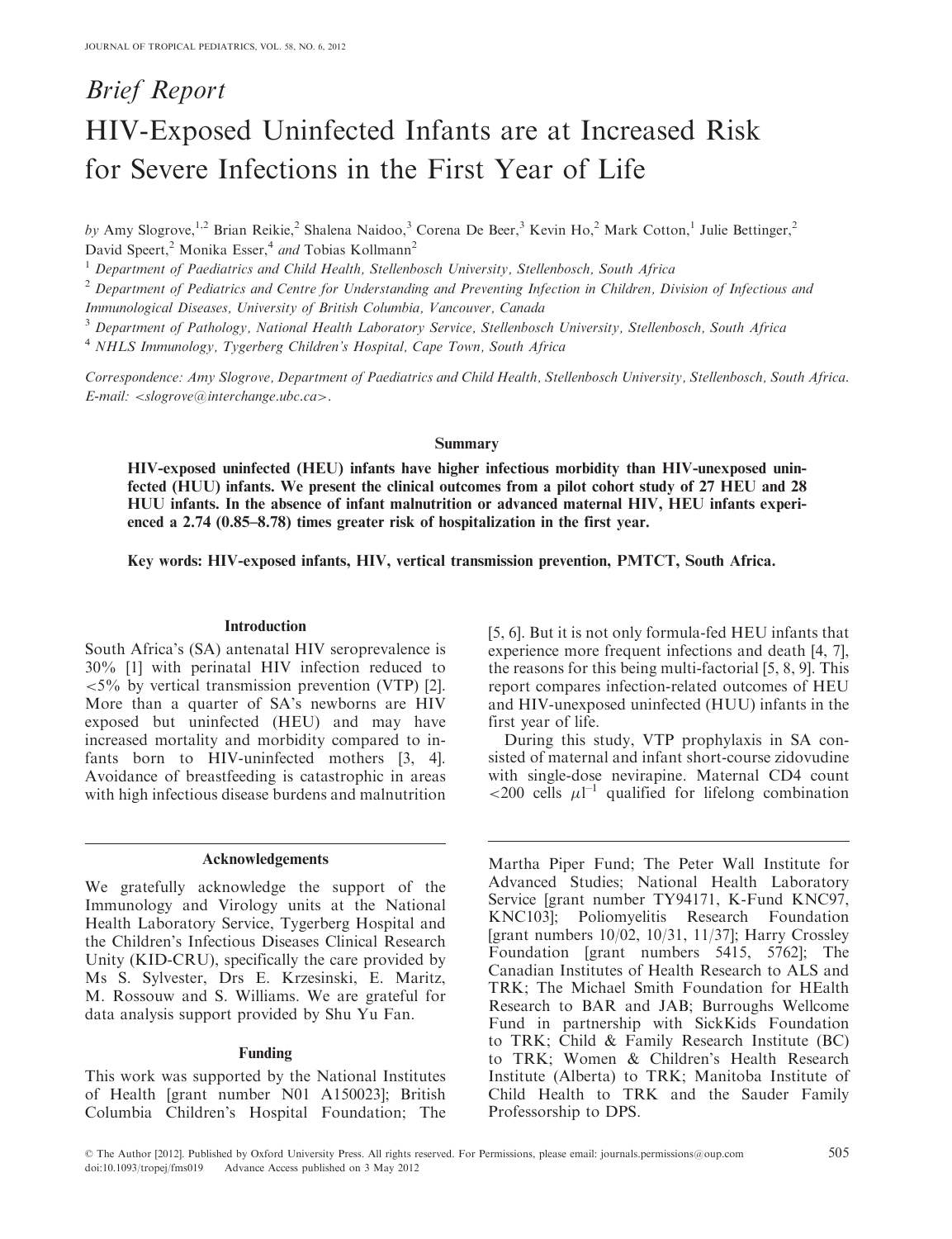<span id="page-1-0"></span>antiretroviral therapy (cART). The program provided 6 months of infant formula for mothers choosing not to breastfeed.

#### Methods

In 2009, a pilot cohort of HEU and HUU infants were recruited at birth and assessed at 2, 6, 12, 24 and 52 weeks for clinical outcomes. All infants were confirmed as HIV uninfected by HIV-DNA-PCR at 2, 6 and 12 weeks. Maternal demographic, obstetric and social characteristics were collected. HIV-uninfected mothers' HIV-infection status was serologically confirmed [[10\]](#page-3-0). Unblinded medical professionals conducted the infant health history and examination. The primary clinical outcome was infection-associated hospitalizations, extracted from the hospital chart after caregiver self-report. Hospitalizations were graded for severity from 1 (mild) to 5 (fatal) according to the Division of Aids (DAIDS) Table for Grading the Severity of Adult and Pediatric Adverse Events [\[11](#page-3-0)]. Anthropometry was compared as WHO Zscores. The relative risk (RR) for infection-associated hospitalization was calculated comparing the number of infants hospitalized at least once in each group. Both, a cumulative incidence ratio, including only infants with complete follow-up to 12 months, as well as an incidence rate ratio, including all infants with any duration of follow-up with the denominator as number of months of follow-up, were calculated. Two-sided  $\alpha$  was set at 0.05 and Bonferroni adjustment for multiple comparisons was applied. Statistical analysis was performed using R version 2.13.1.

TABLE 1 Maternal and infant characteristics

|                                                                                                                                                                                                                                                                                                                                                                                                                             | Total $(55)$                                                | <b>HEU</b> (27)                                                                                                            | <b>HUU</b> (28)                                                    | $p$ -value                                |
|-----------------------------------------------------------------------------------------------------------------------------------------------------------------------------------------------------------------------------------------------------------------------------------------------------------------------------------------------------------------------------------------------------------------------------|-------------------------------------------------------------|----------------------------------------------------------------------------------------------------------------------------|--------------------------------------------------------------------|-------------------------------------------|
| Maternal characteristics                                                                                                                                                                                                                                                                                                                                                                                                    |                                                             |                                                                                                                            |                                                                    |                                           |
| Age (in years)—mean $(SD)$<br>Multigravida $(\% )$<br>Received antenatal care $(\% )$<br>Completed secondary education $(\% )$<br>Smoked during pregnancy $(\% )$<br>Consumed alcohol during pregnancy $(\% )$<br>HIV diagnosed during pregnancy $(\% )$<br>Antenatal CD4 count in cells $\mu$ l <sup>-1</sup> —median (range)<br>Antiretroviral exposure<br>None $(\% )$<br>cART (%)<br>VTP prophylaxis $(\% )$<br>Unknown | 26.6(6.3)<br>40 (73)<br>48 (87)<br>15(27)<br>14(25)<br>4(7) | 25.9(6.8)<br>21 (78)<br>24 (89)<br>6(22)<br>3(11)<br>0(0)<br>14 (52)<br>$337(131-673)$<br>3(11)<br>4(15)<br>19(70)<br>1(4) | 27.3(5.7)<br>19(68)<br>24 (86)<br>9(32)<br>11(39)<br>4(14)         | 0.4<br>0.6<br>1<br>0.6<br>$0.17*$<br>0.11 |
| Infant characteristics                                                                                                                                                                                                                                                                                                                                                                                                      |                                                             |                                                                                                                            |                                                                    |                                           |
| Male $(\% )$<br>Ethnicity<br>African <sup>a</sup> $(\% )$<br>Mixed or Caucasian <sup>b</sup> $(%)$<br>Birthweight—mean $(95\% \text{ CI})$ (g)                                                                                                                                                                                                                                                                              | 22(40)<br>30(55)<br>25(45)<br>2966 (2857-3075)              | 7(26)<br>22 (81)<br>5(19)<br>2945 (2866-3024)                                                                              | 15(54)<br>8(29)<br>20(71)<br>2986 (2830-3142)<br>$37.9(37.0-38.7)$ | $0.35*$<br>$0.001*$<br>0.7<br>0.8         |
| Gestational age in<br>weeks—mean $(95\% \text{ CI})$                                                                                                                                                                                                                                                                                                                                                                        | $37.8(37.1-38.4)$                                           | $37.7(36.7-38.7)$                                                                                                          |                                                                    |                                           |
| Received any breastfeeding $(\% )$                                                                                                                                                                                                                                                                                                                                                                                          | 29(53)                                                      | 1(4)                                                                                                                       | 28 (100)                                                           | ${<}0.001*$                               |
| Infant anthropometry                                                                                                                                                                                                                                                                                                                                                                                                        |                                                             |                                                                                                                            |                                                                    |                                           |
| 6 months- $n$<br>WAZ (SD)<br>LAZ(SD)<br>WLZ (SD)<br>12 months— $n$                                                                                                                                                                                                                                                                                                                                                          | 47<br>$-0.25(1.07)$<br>$-0.64(1.26)$<br>$+0.32(1.16)$<br>44 | 25<br>$+0.17(0.95)$<br>$-0.44(1.05)$<br>$+0.68(1.05)$<br>23                                                                | 22<br>$-0.73(1.16)$<br>$-0.87(1.61)$<br>$-0.09(1.17)$<br>21        | $0.03*$<br>0.42<br>$0.13*$                |
| WAZ (SD)<br>LAZ(SD)<br>WLZ (SD)                                                                                                                                                                                                                                                                                                                                                                                             | $-0.09(1.16)$<br>$-0.20(1.29)$<br>$+0.04(1.15)$             | $+0.26(1.13)$<br>$+0.10(1.09)$<br>$+0.32(1.05)$                                                                            | $-0.47(1.09)$<br>$-0.53(1.43)$<br>$-0.26(1.19)$                    | $0.18*$<br>0.22<br>0.10                   |

<sup>a</sup> African includes infants of Xhosa speaking South African ( $n = 27$ ), Malawian ( $n = 2$ ) and Zimbabwean ( $n = 1$ ) descent <sup>b</sup>All mixed ethnicity except 1 Caucasian HUU

\*Adjusted for multiple comparisons.

SD, standard deviation; WAZ, weight-for-age Z-score; LAZ, length-for-age Z-score.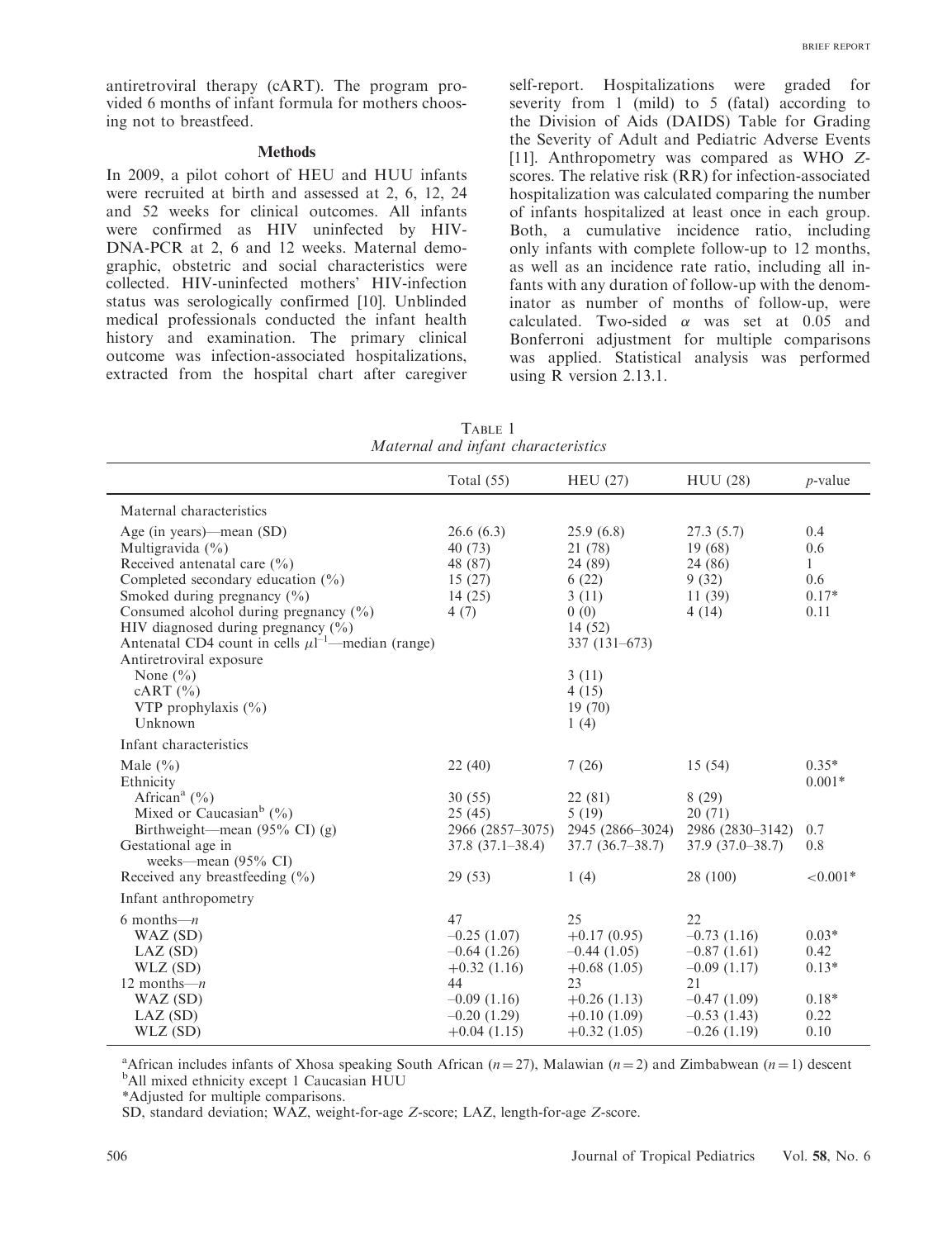## **Results**

<span id="page-2-0"></span>Fifty-five infants were enrolled at 2 weeks of age, 27 HEU and 28 HUU. All HEU infants remained HIV uninfected at 6 and 12 weeks in the absence of breastfeeding. Maternal and infant characteristics are shown in [Table 1](#page-1-0). The median duration of exclusive breastfeeding in HUU infants was 12 weeks. Three infants, 2 HUU at 6 months and 1 HEU at 12 months had moderate acute malnutrition with a weight-for-length  $Z$ -score (WLZ) less than  $-2$ .

There was no difference in the number of caregiver-reported infectious events; 14.7 (11.4–18.9) compared to 13.9 (10.7–18.1) events per 100 months of infant follow-up in HEU and HUU infants, respectively. Fourteen infants were hospitalized at least once: 14 hospitalizations in 10 HEU infants and 4 hospitalizations in 4 HUU infants. Nine of 14 (64%) HEU and 3 of 4 (75%) HUU hospitalizations occurred during the first 6 months. Among infants who completed follow-up to 12 months (23 HEU and 21 HUU), the RR for hospitalization was 2.74 (0.85–8.78) times greater for HEU than HUU. HEU infants experienced an incidence rate of 3.4 (1.86–6.26) hospitalized infants per 100 infant-months, compared to 1.4 (0.57–3.60) in HUU infants for an RR of 2.42 (0.70–10.59).

Lower respiratory infections accounted for 50% (9/18) of the hospitalizations. The remaining events were severe gastroenteritis (3 HEU), culture confirmed urinary tract infections (2 HEU and 1 HUU), neonatal sepsis (1 HUU), varicella zoster (1 HEU) and measles (1 HEU). The median DAIDS grade was 3 in each group. One HUU and two HEU infants were hospitalized for events graded <3. One grade 4 event occurred in an HEU infant and one grade 5 (fatal) adenovirus pneumonia in an HUU infant at 8 months.

All 14 hospitalized infants were appropriately immunized, were not severely anemic and had 6-month WLZ above the mean for the cohort. Three fully immunized HEU infants with normal growth and born to mothers with CD4 counts  $>$ 350 cells  $\mu$ l<sup>-1</sup> each experienced  $\geq$ 2 hospitalizations.

# **Discussion**

Twice as many HEU infants had at least one infection-associated hospitalization in the first year of life. This difference was not statistically significant, possibly due to inadequate power of the small sample. This suggests though that HEU infants are not experiencing a greater number of infectious events but are at higher risk for more severe events requiring hospitalization. Low birthweight, prematurity, missed immunizations, malnutrition, infant anemia and severe maternal immunosuppression did not account for the infectious morbidity in this cohort. Comparison by feeding mode was not possible with only one breastfed HEU infant. However,

HEU infants were not compromised nutritionally as measured by anthropometry and the majority of severe infections were respiratory, not gastrointestinal. In early infancy, breastfeeding protection against diarrhea is substantially greater than protection against respiratory infections [[12\]](#page-3-0) suggesting that this cohort was not particularly disadvantaged due to absence of breastfeeding alone.

Admitting clinicians were not blinded to HIVexposure status and hospitalization bias was considered. However, the DAIDS grade of hospitalization events  $\geq$  3 (75% HUU and 80% HEU), suggests limited if not absent indication bias. Detailed socioeconomic data were not available to determine the role of poverty, social, parenting and household circumstances, but these are important considerations. The entire cohort accessed free government health services and maternal education was similar, diminishing the likelihood of gross differences in socioeconomic position and quality of health care. A gradient of HEU risk determined largely, but not exclusively, by feeding practice and maternal HIV disease severity exists [[8](#page-3-0)]. This risk has not been well quantified against HUU infants and although small, the strength of this cohort is the direct comparison of HEU to HUU infants.

In this cohort, HEU infants experienced increased infection-related hospitalizations in the first year of life in the absence of an increased number of infectious events, advanced maternal HIV disease or infant malnutrition. As even breastfed HEU infants experience greater infectious morbidity and mortality than HUU infants [4, [7\]](#page-3-0) prospective consideration of other maternal, environmental and infant host risk factors is required.

# References

- 1. The 2010 National Antenatal Sentinel HIV & Syphilis Prevalence Survey in South Africa, 2011. Pretoria, The South African National Department of Health.
- 2. Dinh TH, Goga A, Jackson D, et al. Impact of the National Prevention of Mother to Child Transmission (PMTCT) program on Mother-to-Child Transmission of HIV (MTCT), South Africa, 2010. Rome, Italy: International AIDS Society Conference, 2011.
- 3. Newell M-L, Coovadia H, Cortina-Borja M, et al. Mortality of infected and uninfected infants born to HIV-infected mothers in Africa: a pooled analysis. Lancet 2004;364:1236–43.
- 4. Koyanagi A, Humphrey JH, Ntozini R, et al. Morbidity among Human Immunodeficiency Virusexposed but uninfected, Human Immunodeficiency Virus-infected, and Human Immunodeficiency Virus-unexposed infants in Zimbabwe before availability of highly active antiretroviral therapy. Pediatr Inf Dis J 2011;30:45-51.
- 5. Onyango-Makumbi C, Bagenda D, Mwatha A, et al. Early weaning of HIV-exposed uninfected infants and